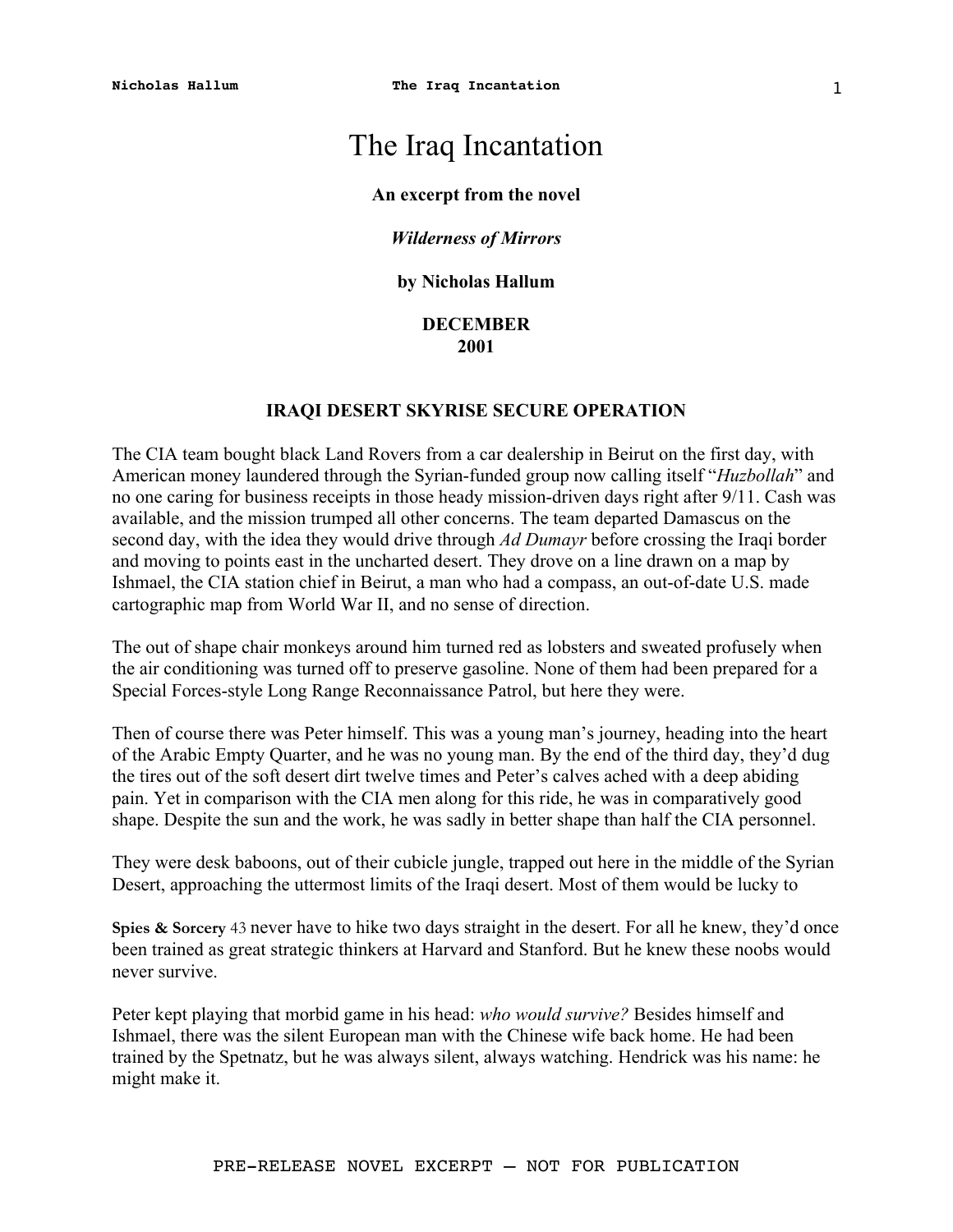Peter shook his head every time the Land Rovers choked on dust. Here he was, at fifty-one years old, on a damned cowboy adventure in a war zone, still being forced to hump over-weighted cars out of desert potholes.

\*\*\*

Hours after they left the half-maintained roads of Jordan, road one hundred and seventy miles east of Beirut, Peter glimpsed the figure of a man in the distance ahead – a figure waiting for them in a traditional *keffiyeh* lounging against the side of a weather-beaten Toyota pulled to the verge of the dusty expanse.

Peter had read the files of all the agents they could have deployed in this region – he had read many of their emails and listened to their phone calls as well. There were a variety of Syrian mercenaries they could have called upon as guides – and some ex-PLO Jordanians who might also be helpful in these famished places. There was supposed to be a private CIA deal with the Israelis to provide them with a desert guide who would be freed from prison to take them deep into Iraq.

So on the road ahead, he was prepared for any number of hungry desert guerrillas, strong from long labor, raw and desperate from Israeli interrogation. But as they approached nearer and nearer to the man standing resolutely beside the car, Peter began to think that it wasn't a mercenary or a PLO fighter that their CIA team had hired at all.

The man standing resolutely against the old white car looked indeed to be Professor Mahmoud El-Amin, the Arabic scholar Peter had last seen two weeks ago in Prague. Peter had last seen the scholar in a dusty Café by the St. Charles Bridge, but he looked rather different now, on the open lonely road outside of Beirut. First, the red-checked Bedouin *keffiyeh* wrapped around his head and the traditional *djellaba* he wore transformed him into a denizen of the desert. Even his posture was more vigilant, like a desert vulture –Peter would not have been surprised to see an AK-47 held casually in his hands.

After their posse of Land Rovers slid to a halt, Mahmoud was instructed by the CIA chief – Ishmael – to leave his car behind. But the Arabic scholar demurred: he asked for payment for the ratty old car. Peter was again surprised – the scholar negotiated like an Egyptian market shopkeeper, with a gameful ferocity of purpose.

First Mahmoud described, with great dramatic flourishes, how the car had served him and his family well for nearly a decade, and now it would be left behind. The desert dust and sand would drift over it in a matter of days, and the wind-blown grains would strip the poor, abandoned vehicle down to the bare bones of its mechanical skeleton. Mahmoud – and his car, and his family going back three generations – could not abide such shameful treatment. By the time he finished, it was a matter affecting his great-grandfather's honor.

"*In'shallah, in'shallah* – show me mercy – in the end, there will be nothing left to me," he wailed. "Save the word of the prophet, blessed be his Name."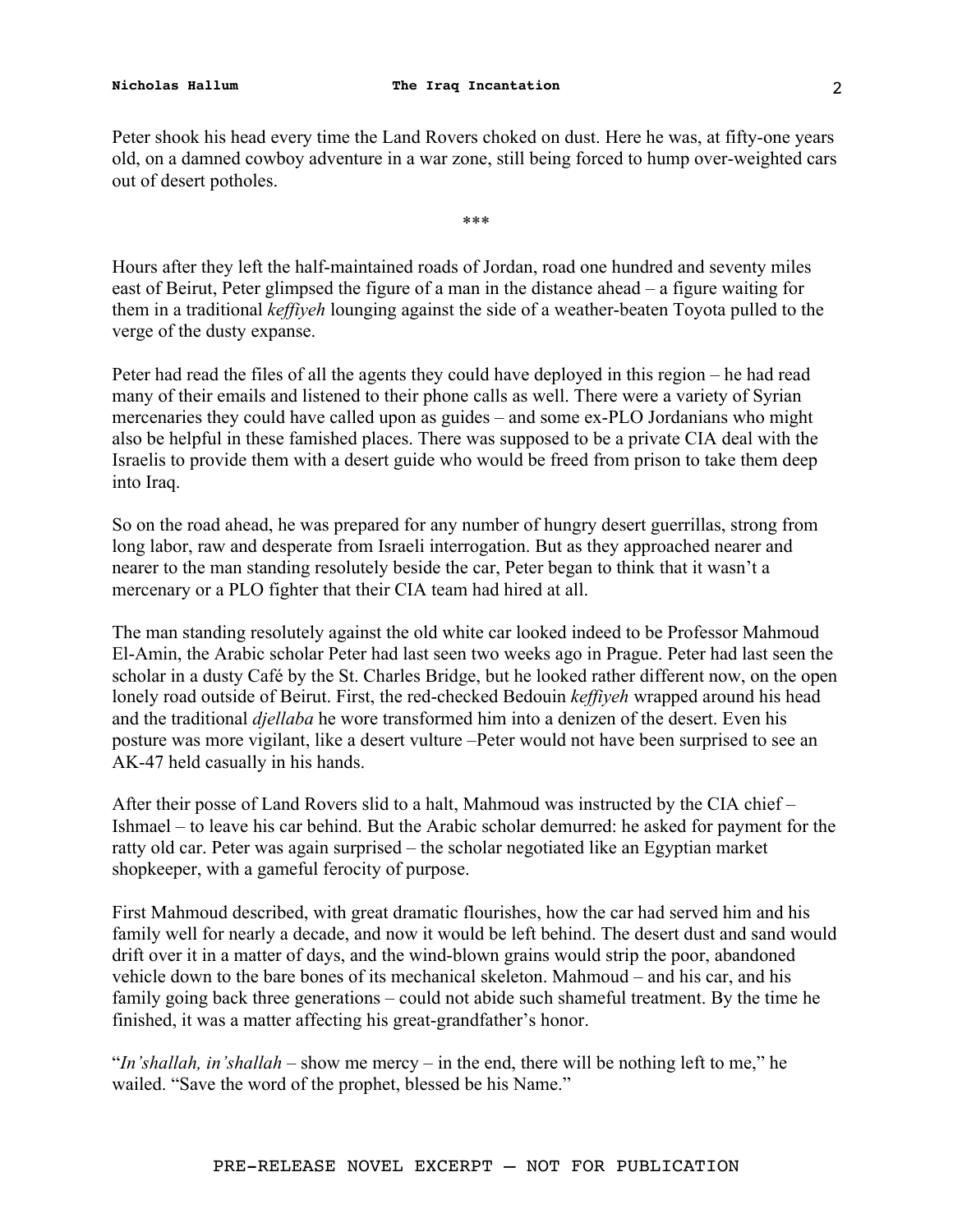Finally, after much arbitration and negotiation, Ishmael named a very high sum that Mahmoud agreed to, and he jumped in a Land-Rover without a glance backward at the dented Toyota. After that, they kept moving across the desert with the professor in the backseat, crammed behind Peter and two CIA men who reeked of days-old sweat and halitosis.

Mahmoud, in contrast, smelled sweetly aromatic, coriander burnt in the sun. He slipped the CIA payment – in U.S. dollars – into the pocket of his *djellaba* and settled back into his seat, sans seat-belt. Then he turned to Peter.

"*As-salamu alaykum*," Mahmoud greeted him. "We are a long way from St. Charles Bridge, are we not, my friend?"

"*Wa alaykumu s-salam wa rahmatullah.*" Peter gave the extended form of the greeting reply, as an acknowledgement of their comradeship. May the peace and mercy of Allah come to you also.

Mahmoud gave a broken-toothed grin as Peter fumbled the Egyptian pronunciation. "I do not know if we will find peace and mercy here, my friend, and I hope that God is with us, but I do not know, *in'shallah."* 

On the next day out from Jordan, the CIA's Jordanian station chief received an encrypted signal from Washington. The orders arrived at four a.m. – and the orders said to split the team. On this day, the majority of the team was to go overland to the north – *shamal* – into the border region controlled by the Patriotic Union of Kurdistan and the Al-Qaeda affiliated group *Ansar-al-Islam*. They were to collect intel on Ansar activities, document the al-Qaeda fighters they found and discover if there were any chemical or biological weapons in the villages in northern Iraq.

Mahmoud and Peter were to be left behind with supplies, but no transportation. Ishmael, the CIA officer, looked concerned. While the other men worked yet again to dig the Land Rovers out of a rut in the road, Ishmael walked with them to a vantage point outside of range from their camp. "Apparently, you're dead to me now. No communication. No rescue even if you guys are in trouble. Some kind of double-blind black op you're on, I guess."

He turned to Peter, his face gray as a corpse in the early morning light. Ishmael looked down at the encrypted tablet on which he'd received the orders. "Here's the thing," he said softly. "Whenever you reach the rendezvous point the Bedouin are taking you to, you're supposed to activate your beacon, and paint the target bright. You can communicate then, right? Keep your GPS live from that point out, you copy?"

Peter nodded. A glance at Muhmad showed him nothing.

Ishmael's voice dropped to an even lower whisper. He shook the tablet nervously, as if the orders might change. "You have to wait there until you get a signal confirmation from the forces in Kuwait. They'll send out a division of the  $10<sup>th</sup>$  Special Forces Group."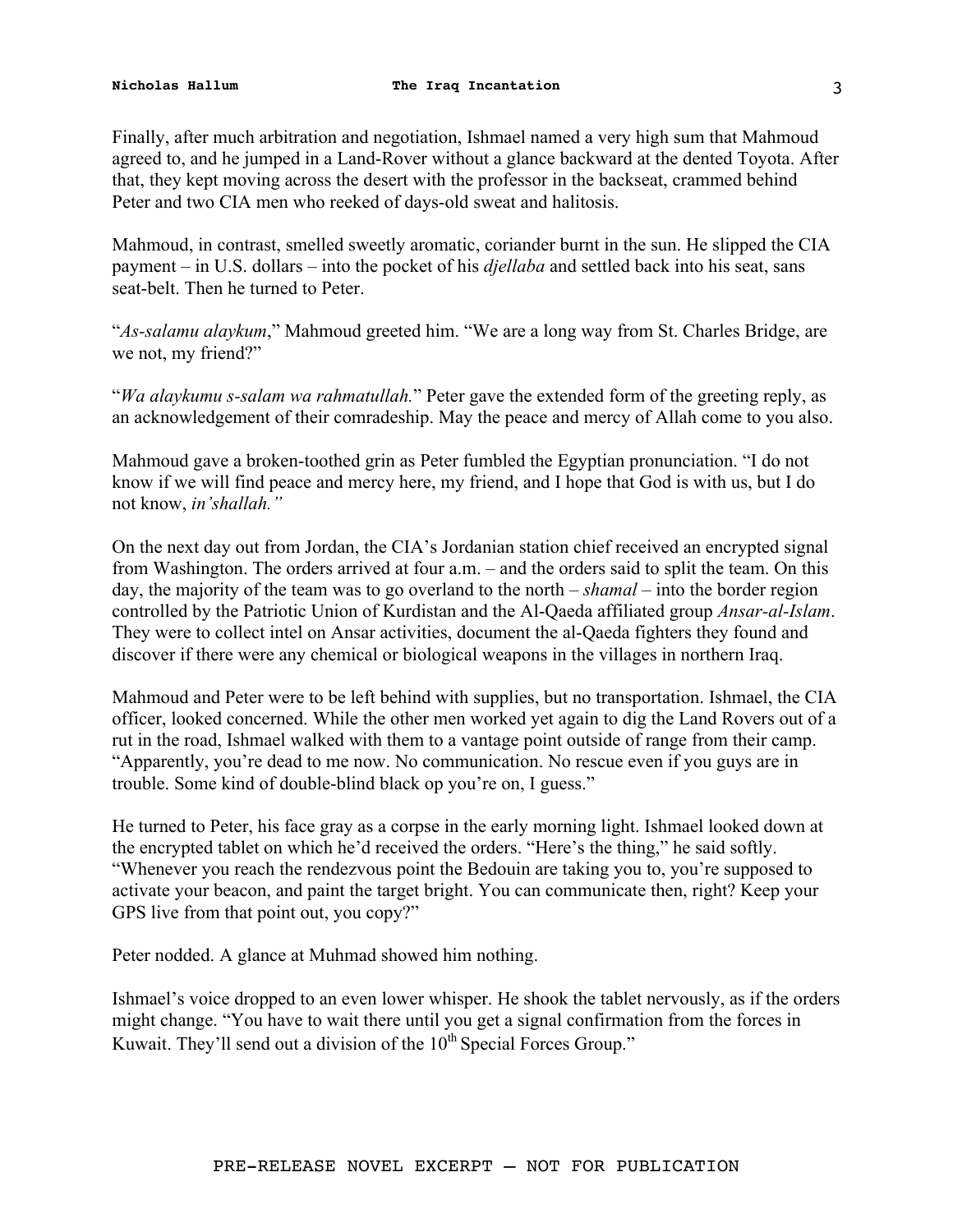"On your signal, they're sending them across the border – that's an act of war – so you better be damn sure you've got the right spot, and you're ready to kick off this fuck'ng party. Operation Iraqi Freedom will start when you turn it on."

Peter looked down at his GPS unit. A signal from that device would start the cascade. That's what was making this man nervous: a war would start on Peter's word.

"You send your signal, then we'll see the elephant," said Ishmael. "You copy?"

*See the elephant.* Peter recalled the phrase from his early days in training in the Army Signal Intelligence School in the 1970s. Even in the modern era, centuries after Hannibal's elephant-led invasion of Asia, military men still described the onset of warfare as the moment one saw the elephant – a shocking advent of destruction. Once war began, the momentum became unavoidable, it became a power in itself, thunderous and terrible as any earthquake.

\*\*\*

On the next afternoon, as they came into a desert *wadi,* there were riders on camels in the distance. He squinted, trying to ensure this was not another sun-spot apparition. Peter watched as the camels lolloped across the desert toward them, driven on by cries of *'hut, hut!'* and *'yalla, yalla!'* 

Two camels with empty saddles were yoked to their train: one for Peter and one for Mahmoud. They came quickly into the *wadi*. The men slowly unbent themselves and swung off their stringy-muscled steeds.

*"Al kuwa,"* said one of the riders, speaking *badawi,* Bedouin Arabic, his voice coarse and gravelly from desert dust. God give you strength.

*"Allah-i-gauik."* Mahmoud gave the traditional reply. God strengthen you.

After that exchange, the Bedouin men did not ask for their encrypted identification codes or mention any of the protocols that had been discussed in far-off Washington D.C. Such identifiers mattered little in such a wasteland. After the greeting, the Bedouin turned to their priorities of water from the deep wadi well for their camels, grain and dry grass measured out in small quantities, and the treatment of small wounds and abrasions on their camels' legs.

Mahmoud was left to explain who they were, and he did so in the Egyptian manner, by reference to their familial heritage. "Bedu," said Mahmoud. "They are Kufra Bedouin, Sanusi, descendants of the Banu Sulaim."

Peter watched the men work in their careful manner. Their camel's legs mattered, and the feeding of the beasts, and then the cleanliness of the water, and after all that was done, only then did they see to their own feeding, and water and comfort.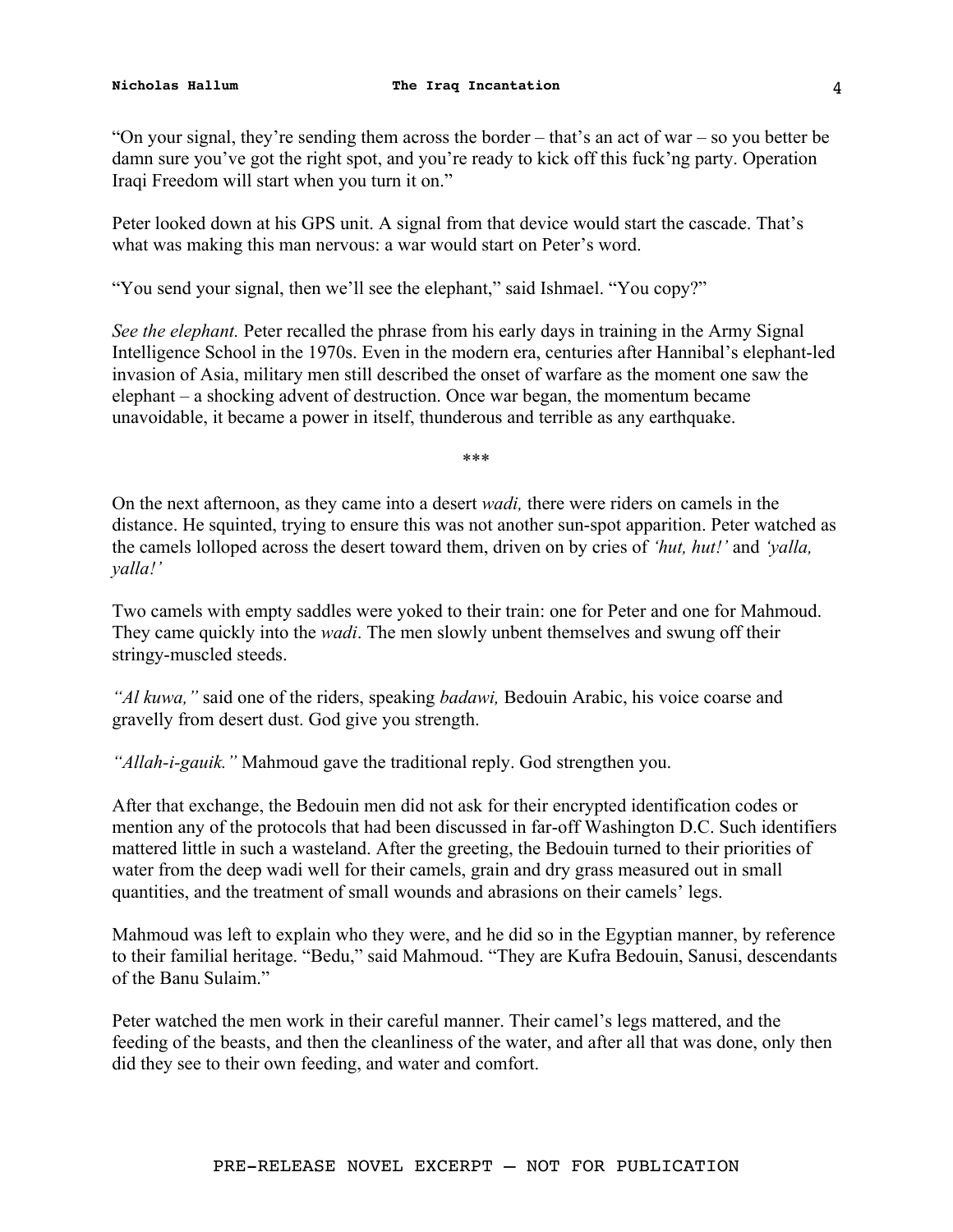Matters of sustenance and survival were of infinitely higher importance to these men than the implosion of some distant skyscrapers. For centuries, tribespeople such as these had trickled through the desert's too-porous boundaries – just as they did in the 1960s with Kim Philby and Robinson Gale – just as they had done forever, through the vagaries and incursions of the World Wars. Peter wondered if such Bedu tribesmen who wandered the desert terrain between Jordan and Mecca, even cared which nation they were in any more. They ranged freely over the great escarpment of the Arabian Peninsula, and further north, crossing the Sinai and into Egypt and the great southern Sahara desert, crossing without regard for the national borders of such recent "countries" as Syria and Iraq and Saudi Arabia.

Even now, as this new highly vaunted "War on Terror" disrupted nation states across the region, the destination of these people would always be the horizon – their strategic goals the next well, the next *wadi*, the next grazing for their sheep and camels. The Bedouin might play a part for a time, but the next move in the great game was for such travelers only a momentary pulse in the great and everlasting current of the desert.

\*\*\*

As the sun set across the expanse of wasteland, the men somehow produced a live lamb from their packs. A small snuffling white thing, seemingly nearly comatose from its day-long journey on the back of a camel. With words that sounded like a muffled oath, one of the men struck the head off of the lamb – an act that came as a shock to Peter because the violence came with no warning – and the man held the blood draining onto the ground in a shaking circle but without interest or enthusiasm.

Yet as Peter watched the lamb's blood splash out in a shaky circle around the edge of the *wadi*, passages he'd read as a child came to him: the lamb sacrificed for the sins of the people, the wave offering and the meat offering. This was the land, this was the world in which such sacrifices were done, and here they were not abnormal at all, but every day.

Moments later, the lamb was skinned, the fleshy meat impaled on sticks, sizzling over the blazing fire. They ate in the traditional Arab manner, using their hands to dip the meat and the bread into sauces and spices on its way to their hungry mouths.

Satiated, Peter sat back part way through the meal and watched the men laugh and talk and trade stories with one another. His Arabic was very good, but these men spoke in the accents of the deep wastelands of Syria, and it was hard to catch their meaning.

Mahmoud saw the same. "The desert abides, and the Bedu abide, in the care of *Allah*, most merciful, most bountiful," he murmured. Peter knew what he meant, for as they watched the camels step carefully through the desert, Peter felt himself out of time.

It occurred to him that foreign travelers had come here for nearly a century, caught in the wasteland, sending signals up to bounce off the ionosphere, sending signals home. Even T.E. Lawrence had used radio, ancient vacuum tube contraptions. Hypothetically some of his signals still bounced around the ionosphere, degraded now beyond deciphering.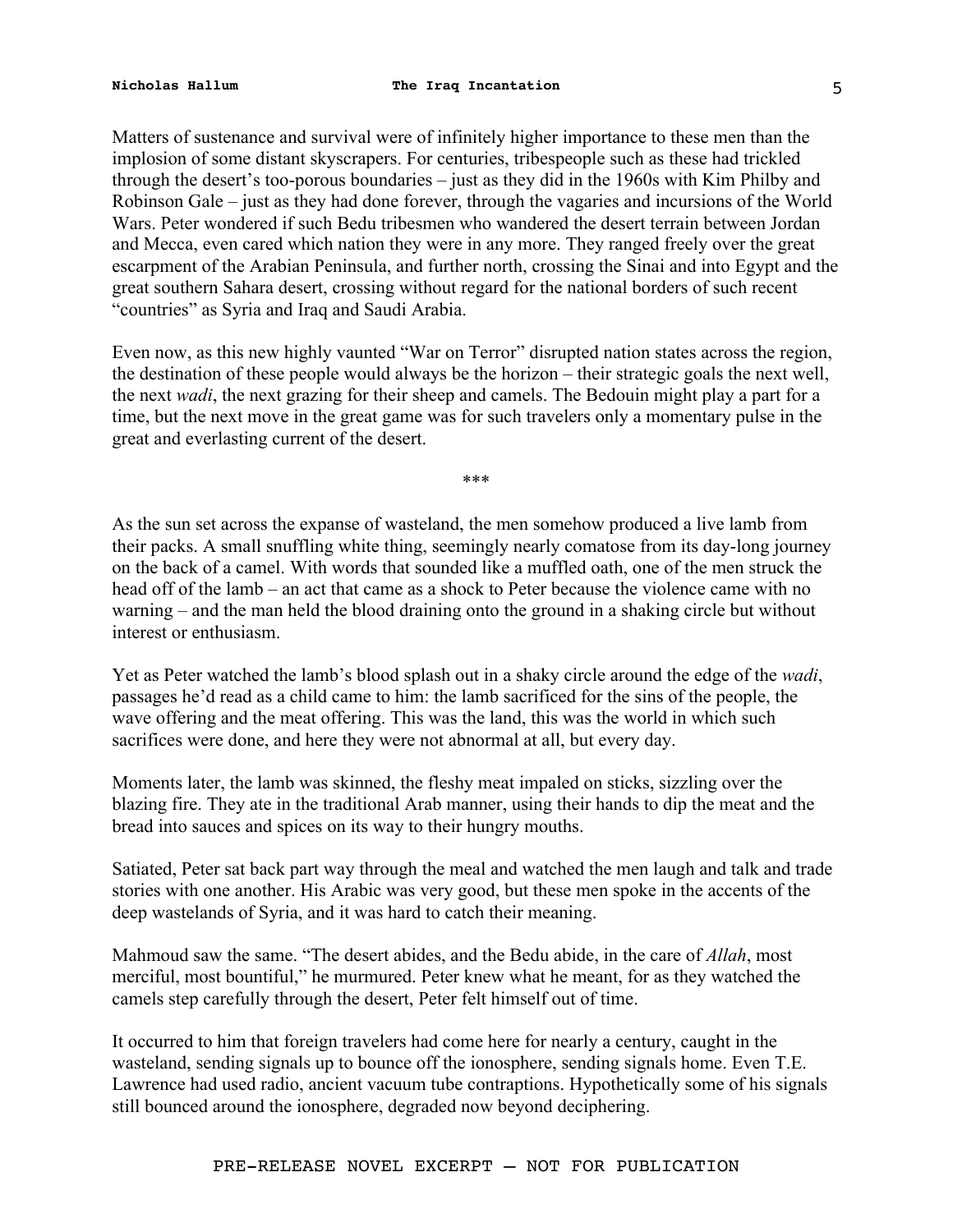The journey took seven days. Slow plodding on camelback, no wasted energy or effort under the hot sun and the frigid nights. For it was January – winter here too, in this latitude – and in the Iraqi desert, the temperature dropped precipitously in the late hours. Peter found himself thinking of the T.S. Eliot poem, a description of another journey in the middle of winter. He muttered those words at dawn, as they all crawled groaning and shivering out of their bedrolls. "*Ahlan,*  what do you say?" said Mahmoud.

Peter spread his arms, and said Eliot's words loudly like an invocation, as dawn came across the horizon:

*"A cold coming we had of it, just the worst time of the year."* He skipped the part about summer palaces and silken girls bringing sherbet. Not so useful to think of now. "*A hard time we had of it. At the end we preferred to travel all night, Sleeping in snatches, With the voices singing in our ears, saying That this was all folly."* 

Peter stumbled. "I forget the middle," he said. "It ends with "*I should be glad of another death."* 

Mahmoud grimaced at him. "I thought you would offer words of hope, not such dark sounds. You drink too much poetry." He gave Peter a look, mingled disgust and compassion, and packed up his bedroll. After a moment, he handed him a steaming cup of the dark Turkish coffee, their breakfast, such as it was.

\*\*\*

The Bedouin had a destination in mind and kept them moving through the hot hours and through dusk and sunset and into the next night. As the sky darkened, the stars above grew from pinpricks of light to a sweeping constellation, a river of sparkling brightness. Peter glanced upward and shivered as he sensed a flickering uncertainty in the wavelength of light, a vibration that caused the night sky itself to seem to waver for a moment. He looked down, watching his camel make its careful way across the dim desert landscape.

Finally, they made their destination. They had come to a new *wadi –* a well or small oasis – at a rocky place the Bedouin called Ba'al Hadad, or in the ancient Semitic languages, the place of the worship of *Hadad,* the storm and rain god of the ancient Sumerians*.* However, the well at Hadad was dry and useless to them – it was filled with stones and sharp bits of grit. The weariness of the day took much from them, and they had no energy to search for other water now.

"The Bedu say this dry well is where Moses watered his sheep, a thousand years ago," said Mahmoud after consulting the Bedouin. "He was a sheepherder, you know?"

"It was longer ago than that," said Peter. "And he was more than that." He pictured the Moses portrayed in the illustrated Bible he'd read as a child, holding a flaming rod of power, calling down the angel of death upon the Egyptians.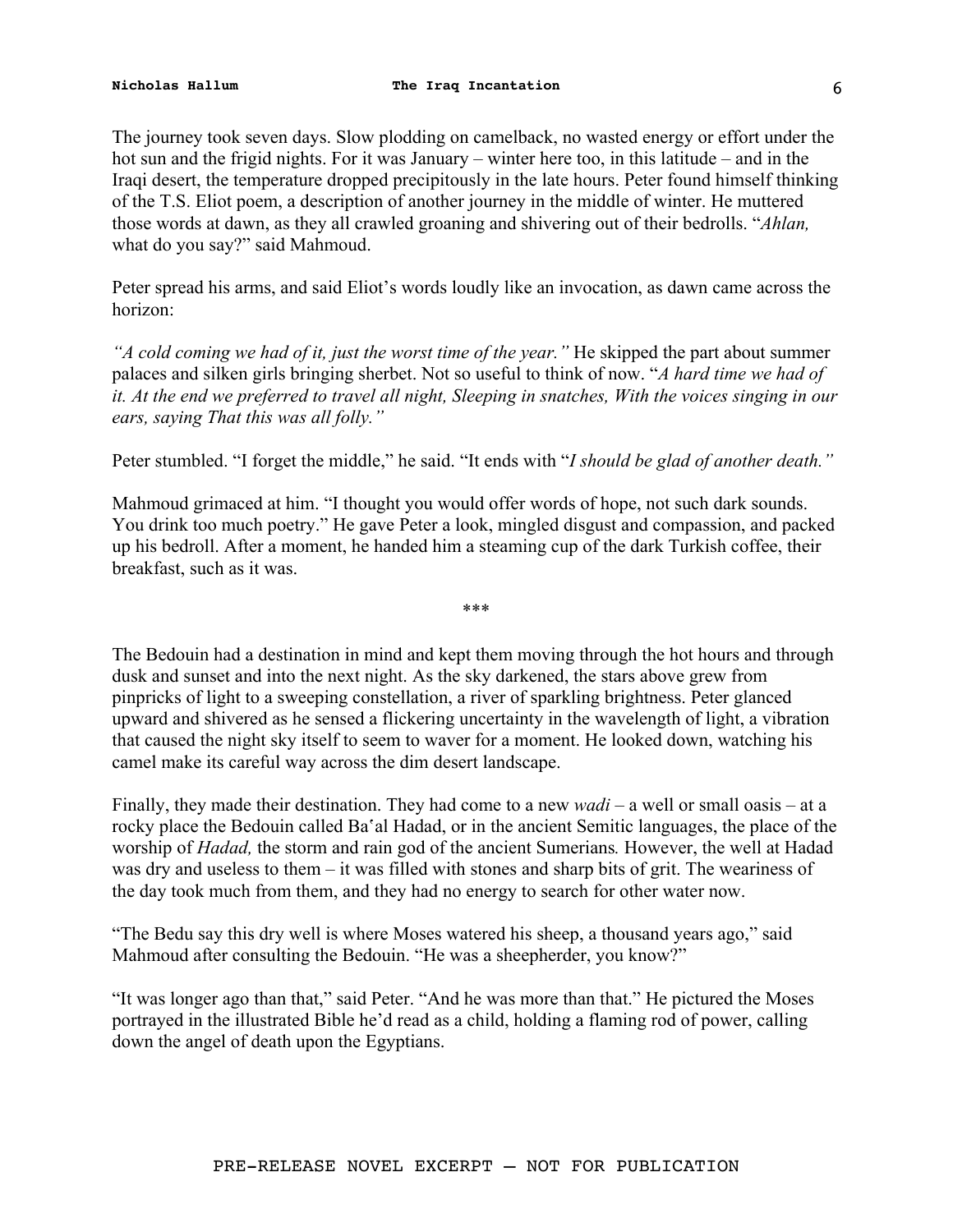In the dark hours at Ba'al Hadad, night terrors came on Peter. Not insomnia, but instead terrible dreams of cannibalism and worse. An hour before dawn, the sky was a deep blue, like the bottom of the ocean, and Peter was unable to even try to sleep.

Finally, when he turned his flashlight on, he could see bones all around their campsite. Human bones, slick and raw and warm to the touch still: and the bones were distributed in rotating patterns, creating vast unnatural vertices and graphs, the shapes out of sync with human geometry or natural ability.

He put his light across the dead fire, towards the hobbled camels, on the other side of the huge stone. But the camels were gone too, every one of their bones stripped bare and distributed around the campsite as well.

Something moved across the great stone shelf of the Ba'al Hadad. He flinched only to realize that it was merely desert mice – jerboa – hopping among the bones, their random movements startling him afresh.

He turned desperately towards Mahmoud's bedroll: but Mahmoud was alive, and snoring happily in his sleep, oblivious to the world. Peter turned back to the pillaged campsite. At the outskirts of the camp, he could hear a great wind beginning to rise, hissing and spitting as it came closer.

Among the scattered bones, he found the men's clothing, separated thread by thread.

Colonel Schwarzkopf had told him this hard truth in Washington D.C. before they departed: "We'll arrange for an enticing offering, one that will be willingly devoured." Peter winced to remember that statement now. He had known all along, in his heart of hearts, how few might return. He thought of their families, the wives and children they had mentioned back in Jordan and Syria. If their families were confronting him now, what would he say? He doubted that he could appeal to the "cost of freedom" as a justification for his actions.

The wind was rising over the stone slab: the desert preternaturally calm in the pre-dawn darkness.

Peter quivered with unshakeable fear: his hands trembled and shook as he desperately dug through their belongings. He had to upend their packs on the dirt before he found the militaryissue short-wave radio that they'd been given, for use only in emergencies. He had to search again for the frequency code, and finally found that in his wallet, where he'd placed it for safekeeping nearly a month ago, when he was safe in Alexandria, Virginia.

His fingers shook so much he had to take multiple stabs at the "On" button on the short-wave. Finally, he hit it, and he turned the dial to set the frequency. He plunged the tiny speaker on its wire into his ear. Static surged in waves on his radio, screeching sounds rising and falling as he tuned in. Mahmoud stirred and opened his eyes, looking at him in concern.

As if in response to the sound on the radio, the wind around him gusted, the dust and dirt of their campsite wavering in the air. He glanced away from the great stone shelf of Ba'al Hadad on the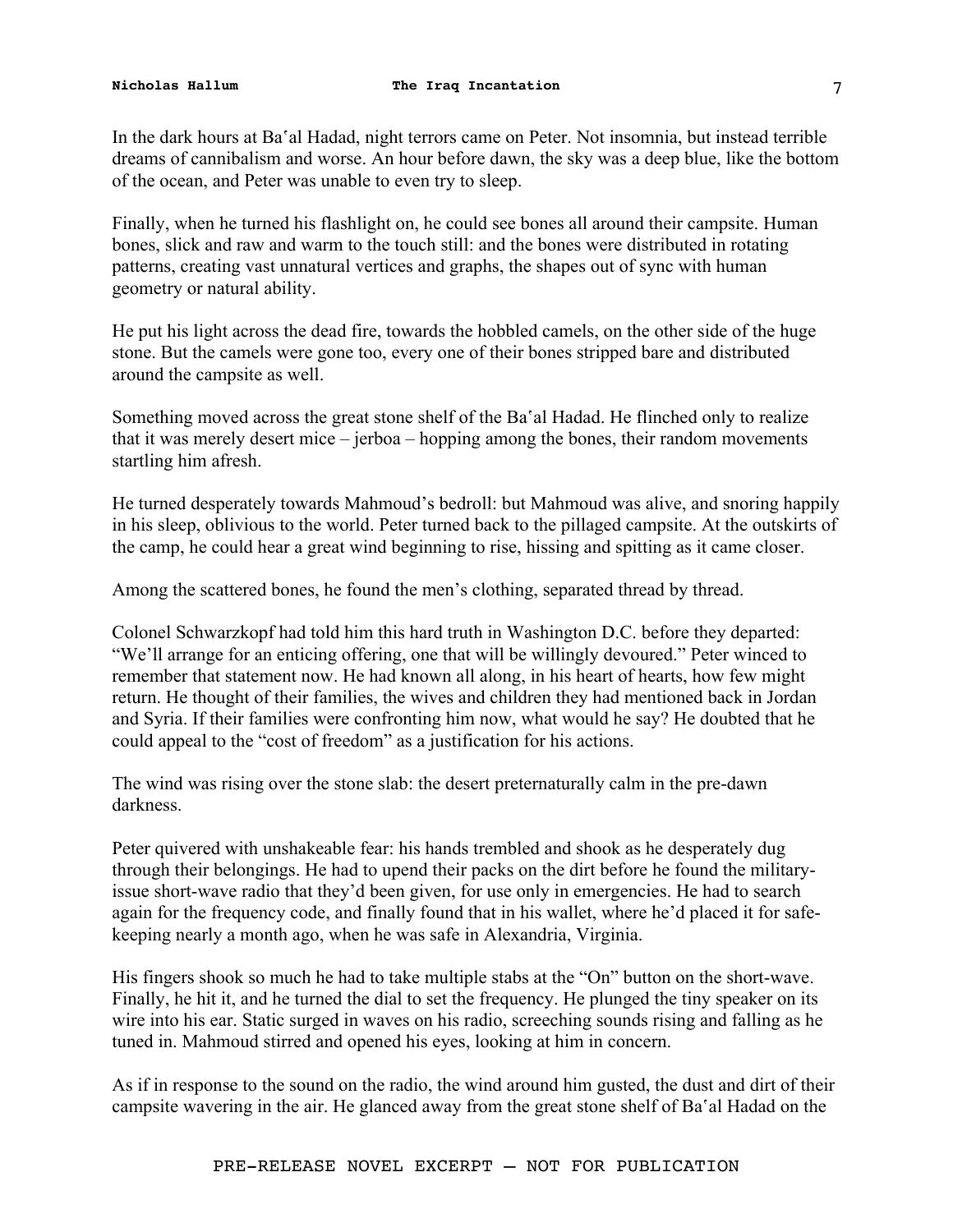horizon. He had the weird sensation that a sandstorm was coming their way, even though they were several thousand miles from the open Arabian desert of the Empty Quarter. A static storm was rising on his short-wave, a raspy buzz of nonsense filling the spectrum. He felt as if he were standing akilter on the world, his feet or his head askew, and now he could hear in his head that apocalyptic sonnet of John Donne's, the words echoed eerily in his brain:

*At the round earth's imagined corners blow Your trumpets, angels, and arise, ARISE From death, you numberless infinities Of souls, and to your scattered bodies go ; All whom the flood did, and fire shall o'erthrow,* 

Static crashed in his head. He felt himself mesmerized by the oncoming sound of the wind. There was an illness in his inner ear, nausea and dizziness overwhelming him. He fumbled again at the frequency, hoping to hear the station numbers come in clear. He found himself muttering words he only half-understood: "*All whom the flood did... war, death, age, agues, tyrannies..."* 

He tuned the dial back and forth, trying to raise the station despite the black spots that filled his vision, the disorienting ebb and flow of his pulse in his veins. He felt as if a whirling thing were moving through him, edging hard against the rhythm of his heart. He punched the access code in, the Morse code bits falling out of his fingers as he peered at the paper: *dit, dash, dit dit, dash, dit dit.* The solidity of the Morse calmed him. The military would take care of this, just thinking of the efficiency of the military calmed Peter down.

Despite his dizziness, rising nausea, and uncertainty, he saw that Mahmoud was awake now. But he was muttering archaic Arabic words Peter could not understand, eyes closed as if in concentration. Perhaps he was praying. When Peter touched him, he found himself pushed back by static electricity, as if something were grounded there, like a high-tension electrical wire sending power popping and hissing as it ran current into the ground unnaturally.

A voice spoke in his ear, a sound he did not expect to hear. "Acknowledged. Enter validation code, ID: Strike Wanda Forty-Two."

Peter found himself breathing faster at the sound of the military voice, and he fumbled the first time he entered the code, and had to re-enter it. The validation voice changed the signal, transmitting his voice to his command officer. The voice came in, a bold brassy American sound, but wavering over the miles, in and out of range.

"So, Fisher, you've found it? What's your GPS lat long, we'll do a pickup next week, all right? Got it all locked down there? Mission complete?"

"No, no," stuttered Peter. "Goddammit, we need immediate evac, I think it's gone all wrong. I don't feel safe. We're in danger here. It's not safe  $-1$  didn't expect to  $-$ "

"Need those GPS coordinates though," came the calm voice over the air. "Don't care if you're under fire, won't help us find you without coordinates."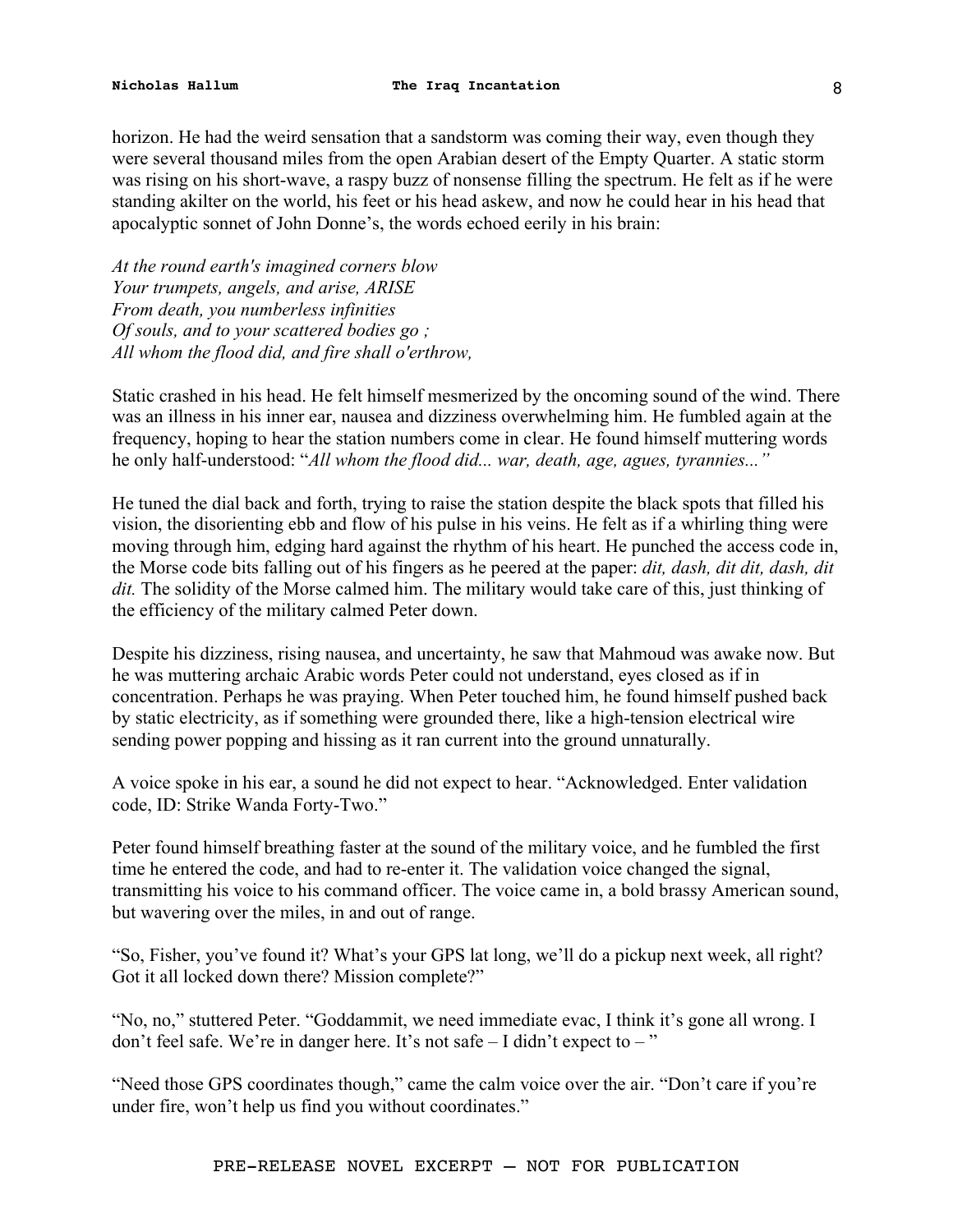Peter wildly wondered if the GPS coordinates could shift and move under the stress of whatever Coriolis force was whirling around them and through them. *What if the coordinates moved like a will-o-the-wisp?* What if they were gone, and by the time the military arrived, the solid earth and its precise geo-location had moved hundreds of miles away? What if the location was lost to them, and Peter and Mahmoud with it?

It had been a long journey from Lebanon across the Syrian desert and through to this last well at Ba'al Hadad. He was weary beyond belief. And now the bones of their Bedouin guides were scattered in precise patterns all around them.

He groped desperately through his pack until he found the GPS unit, and he saw that the unit was solid and the numbers on it unmoving. He read off the numbers, and asked for immediate evac again. Mahmoud had stood up now, he was shivering in the strange wind.

"All right," said the blustery man on the radio. "But the weather guys tell me there's some sort of storm coming in, around your location, so we can't send a chopper to you through that. We've got a Stryker brigade starting your way though. Your coordinates are about 800 klicks away. We should be there in about forty-eight hours. Let's say 1600 hours Tuesday, if we come straight through."

Peter felt himself exhausted, his voice hoarse, his pulse pounding in a weird syncopation. He felt as if he were going to have a heart attack. "What the hell are we supposed to – " Peter began. But the military voice interrupted again.

"Put Professor El-Amin on the line."

Mahmoud listened seriously for a long time. He was trembling with the same syncopated rhythm that affected Peter.

When he got off the radio, his face was ashen in the ruddy light of the oncoming storm, and the unreal reddish twilight of the dawn. "Begin negotiations, *min sadiq,* that's what your *Amerikanee*  military wants us to do."

"But we're surrounded by dead bodies, and they want us to write mathematical formulas? It's unreasonable to  $-$  "

Mahmoud was not listening to him. Mahmoud had scratched the beginnings of a great seal of Solomon, and added the vertices that made it into what Peter knew to be the precise geometric form known as a *Petersen graph*, on the desert ground itself, close beside the great shelf of stone. Peter's own equations and mathematical algorithms, in neatly printed form, were rapidly unrolled by Mahmoud from the case near their side.

Mahmoud swallowed hard and looked at him. "*Min fadlak,* do you really want this thing on the side of the *Amerikanee*?"

PRE-RELEASE NOVEL EXCERPT – NOT FOR PUBLICATION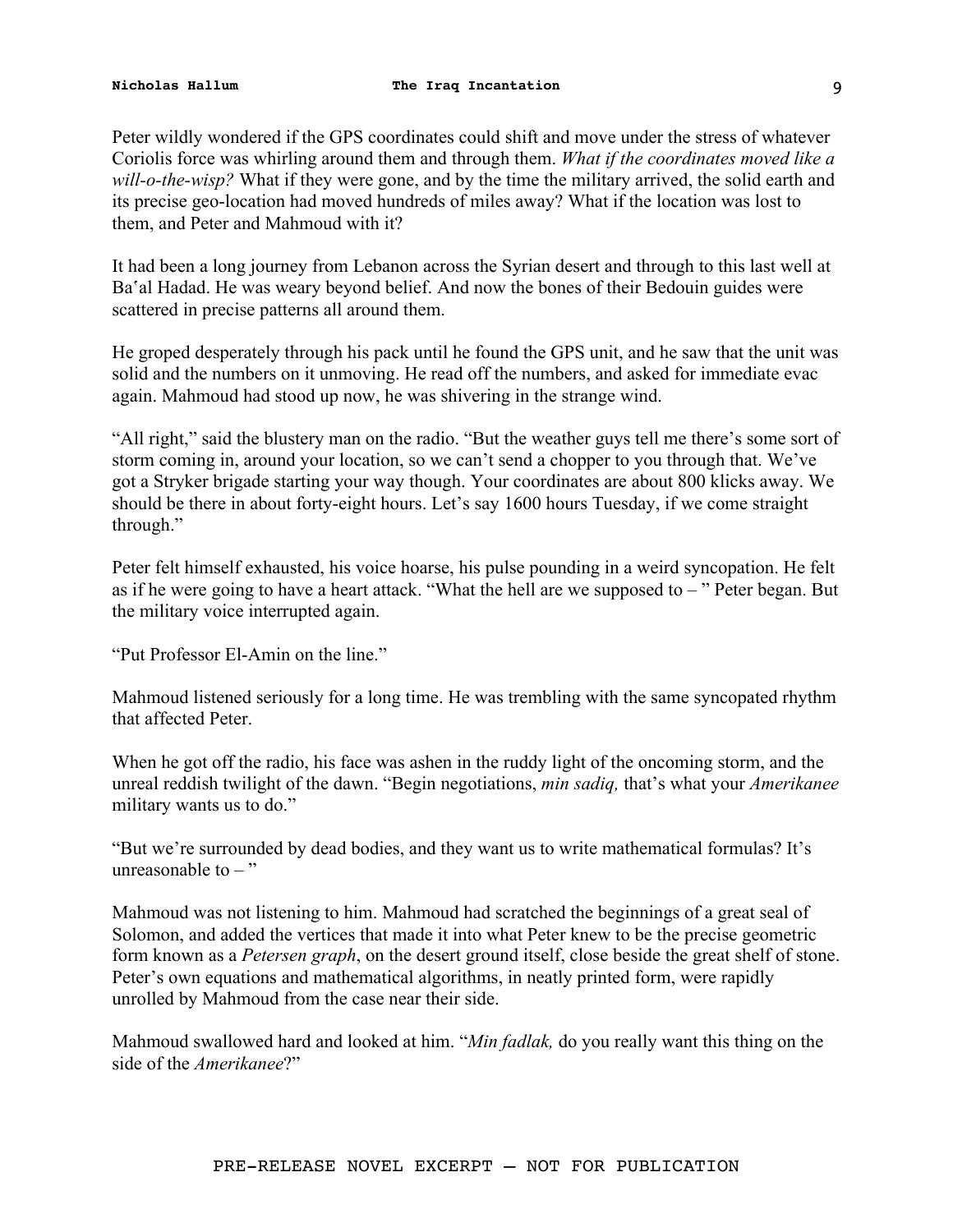"We must," said Peter, hesitating. "It currently it is on the side of Saddām, he feeds it. I have been instructed to bargain with it. And if it is on anyone's side..."

"You will choose to feed it? They are insatiable." Mahmoud turned to him, his eyes wide with terror. "Do you understand what I am saying in these ancient words of Aramic and Arabic? Do you know what your great masters told me to do, what you are offering this... this thing?"

As Mahmoud spoke, the words sounded corrosive, acidic in his throat. Sweat poured off his skin; the tendons stood out on the backs of his hands as he wrote in the dust and the blood. Peter stared at him, seeing a small vein that curled like a snake at his temple throbbing from strain. Mahmoud wrote furiously in the sand, a border line of protective words all the way around them, and an invocation.

Peter nodded his head slowly. He had designed this work, these mathematical systems.

"Then you are cursed," Mahmoud pointed at him, in the Arabic manner, with three of his fingers. "You should pray to *Allah,* most-merciful, that you do not know. I hope this is truly what your country of the *Amerikanee* wants. For there is no re-negotiation of such promises."

Peter looked up at the night sky. *Will this all be worth the cost?* That one last thought filled his head as a green aurora rose on the horizon and encompassed the sky, the brightness casting abnormal shadows across their camp as it swept towards the Ba'al Hadad, overwhelming the world in a tidal wave of light.

\*\*\*

In his dreams later on that fateful night, Peter was standing on the stone carapace beside the Ba'al Hadad, a luminous and unnatural fog drifting around him. Mahmoud was with him, and this time, he saw a bearded King approaching them over the mirage of a reflecting pool.

Mahmoud spoke, his voice like a dry leaf before a storm. He mouthed the ancient words of greeting:

"Oh great one, blessed are you and blessed be your fertile lands."

The ancient King held up his hand, turned it, discarded Mahmoud's statements with a backwards brush of the hand, in the Arabic style. "I do not rise to hear your praise, I come because you call me with a promise of blood and flesh."

*Our own dead bodies,* thought Peter desperately, *that's what he means, not any future deaths, not any more.* 

The King glanced at Peter, as if he could read his thoughts. "And I see you wish to make me promises of more. Much much more!" The King clapped his hand formally, as if in command, and in some kind of unnatural joy at the prospect.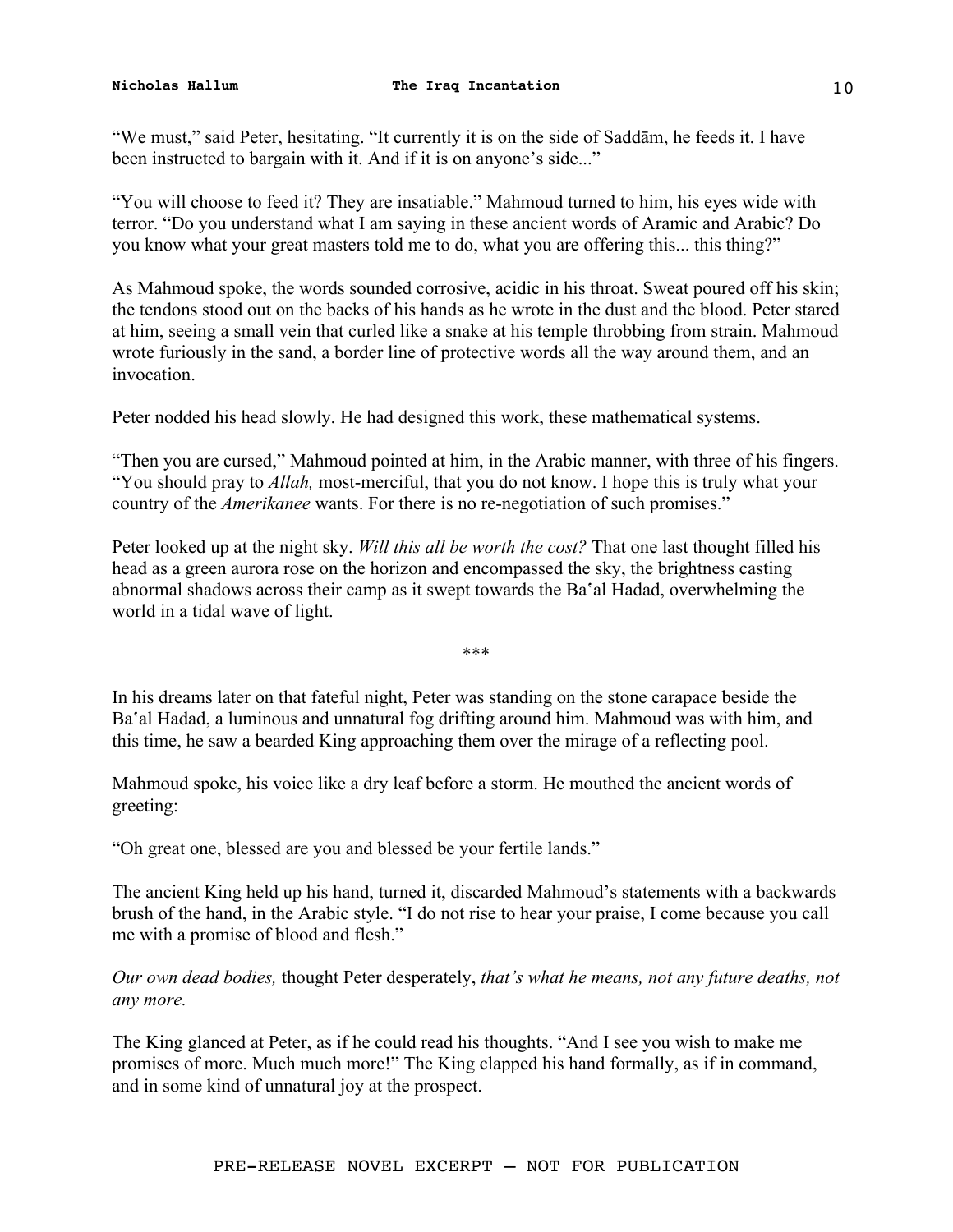"Now," said the King, bending close to them. And his breath was redolent with corruption, of long unburied bodies. "You have been entrusted to make an offer to me. I am beholden to a selfstyled Lord of this Land, the man Ṣaddām who comes of the tribe Hussein al-Takriti. I can leave this Assyrian emperor's service, as I am not held securely by him, and he has not fulfilled all his promises, but I cannot leave without knowing what you will give me for my honored service. What do you offer me in return?"

"Much more, much more," said Mahmoud, echoing the King's words from moments before. And Peter saw a vision of bodies laid in concentric circles all around him in the desert, bodies laid out in dead and dying patterns as far as the eye could see. Cities of the dead, all for the taking. Mahmoud read from his text to the King, but Peter could barely understand the words he said, as his head buzzed and sang in the dream.

"And furthermore," said Mahmoud. "You will not be bound to a structure, you will instead be free to act upon this land as you will, taking the lives you need to serve us. Our masters also offer many many up as a willing sacrifice: at least one hundred thousand souls. And in the end, the *Amerikanee* offer to grant your freedom."

The King frowned, but Peter saw he was concealing a smile in the deep folds of his beard. "This is well, *min sadiq*, this is well. But as you will not be binding me, how shall we then speak, as we must for me to know your commandments? We cannot always meet in dreams, you know. The visions are not always clear to you with such short lives."

Mahmoud hesitated, and Peter realized that no one knew enough about such entities to know about the difficulty that a semi-free entity might pose, in terms of basic communication. *How to give battlefield commands to such a creature?* Peter found himself dismayed, and turned to leave the dream.

And then a new vision burst into his sight: he saw a group of orange-suited men, tied in grotesque positions, being brought to know death over and over, but not dead – not yet. Instead, they were brought to the borderline between life and death, and muzzled and incoherent, blind and deaf in all their human senses, forced to exist on that borderline until they absorbed the *djinn*'s reality. They spoke only in the creature's harsh and guttural tones, their voices and their very souls subsumed in the creature's corrosive and unnatural tones.

The King pointed, and as Peter watched, the orange-suited slaves faded away.

"These will serve me, these will be my speaking voices," said the King. "You will destroy these simple tribespeople for me, and through such half-dead creatures, we will have concourse. I agree to these terms. You may honor me now." And Peter and Mahmoud then both bowed down flat on the ground, to show they understood.

\*\*\*

When Peter woke in the morning, he found himself still in the posture of worship, legs and arms and neck cramped from long obeisance before the vision in his dream.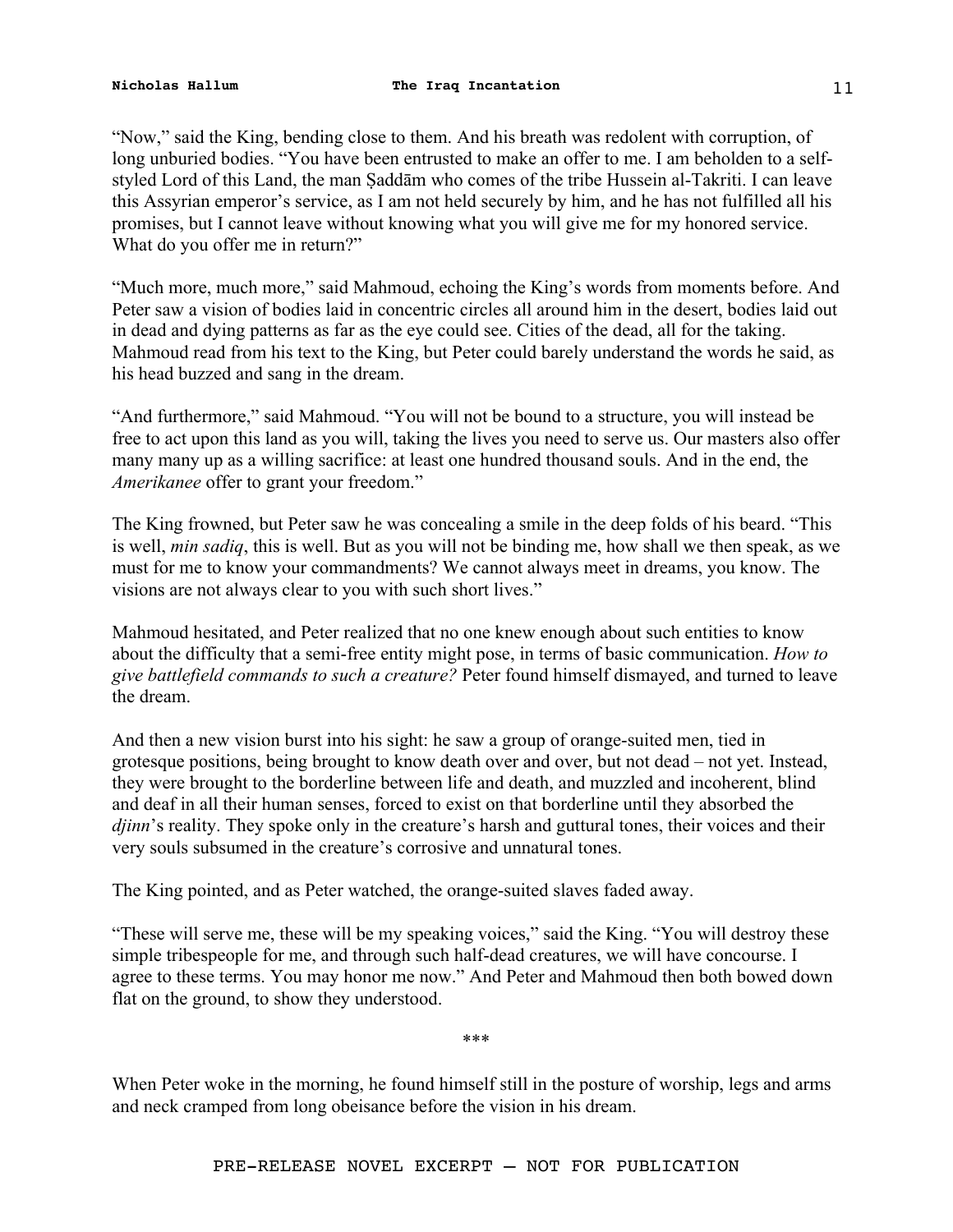Mahmoud hardly woke at all. He was hot to the touch, and his lips were blistered, as if they had been all night held to a hot kettle. "*Ma`amaltesh hāga ghalat,"* he muttered in his delirium, and Peter laboriously translated: I haven't done anything wrong.

Mahmoud sang gently then – an Urdu song, a traditional *ghazal*. An ancient poem, nearly forgotten by time. Peter didn't even know that Mahmoud knew Urdu – it was a language of Pakistan. And the fact that he was reciting poetry unnerved Peter to the core.

What if the poetry was an invocation, just as the many poems that his father had forcibly made him memorize over the years – the haunted elegiac poems by John Donne and George Herbert and Angleton's favorite, T.S. Eliot. *Was Mahmoud invoking something, or trying to stop something?* 

"Mahmoud," said Peter. "We've got to get out of here. Or if we can't do that, we should complete the ritual. Fulfill our mission and get the hell out of here then."

Mahmoud did not open his eyes, but he croakingly his voice emerged. "We have completed this thing we were sent to do, *min sadiq.* We have done the task."

*"'Ana 'āsef*," muttered Mahmoud. I am sorry. "I'm sorry too." Peter fumbled frantically in his backpack. With his eyes closed, he managed to

get the radio on and the frequency dialed in. *"'Ana mehtāg doctor."* said Mahmoud. I need a doctor. *Min fadlak.* Please.

**Spies & Sorcery** 53 "I know, I know," whispered Peter. "I'm looking, I'm trying."

Peter opened his eyes and initiated his call sign on the radio in a kind of trance. The voice on the radio was brusque in response, demanding an answer. "What did it say? Did you present the terms of the negotiation? Do we have a deal?"

"The answer is Yes," Peter said. "I don't know – I think it said yes to all the terms. Some modifications – some necessary *adjustments –* but yes."

"It is the end of me," said Mahmoud. "I am sick to death – *'Ana `ayyān."* "You've got your damn answer, ok? Can you get us immediate evac?" yelled Peter into the

microphone. "I don't care what it takes. Goddammit, I got a guy dying here."

"We're close, son," came the calming voice over the radio. "Close enough to see your position on the horizon. We'll be there within an hour."

Mahmoud coughed then, unexpectedly, and then he spoke aloud, desperately. "But you must warn them, the *djinn* will take the first sacrifice which is offered – this is the fee we must pay him upon his emergence. And the men in their Stryker jeeps, they do not know this. You must tell them to seek a *djinn*'s protection, seek some sign of protection."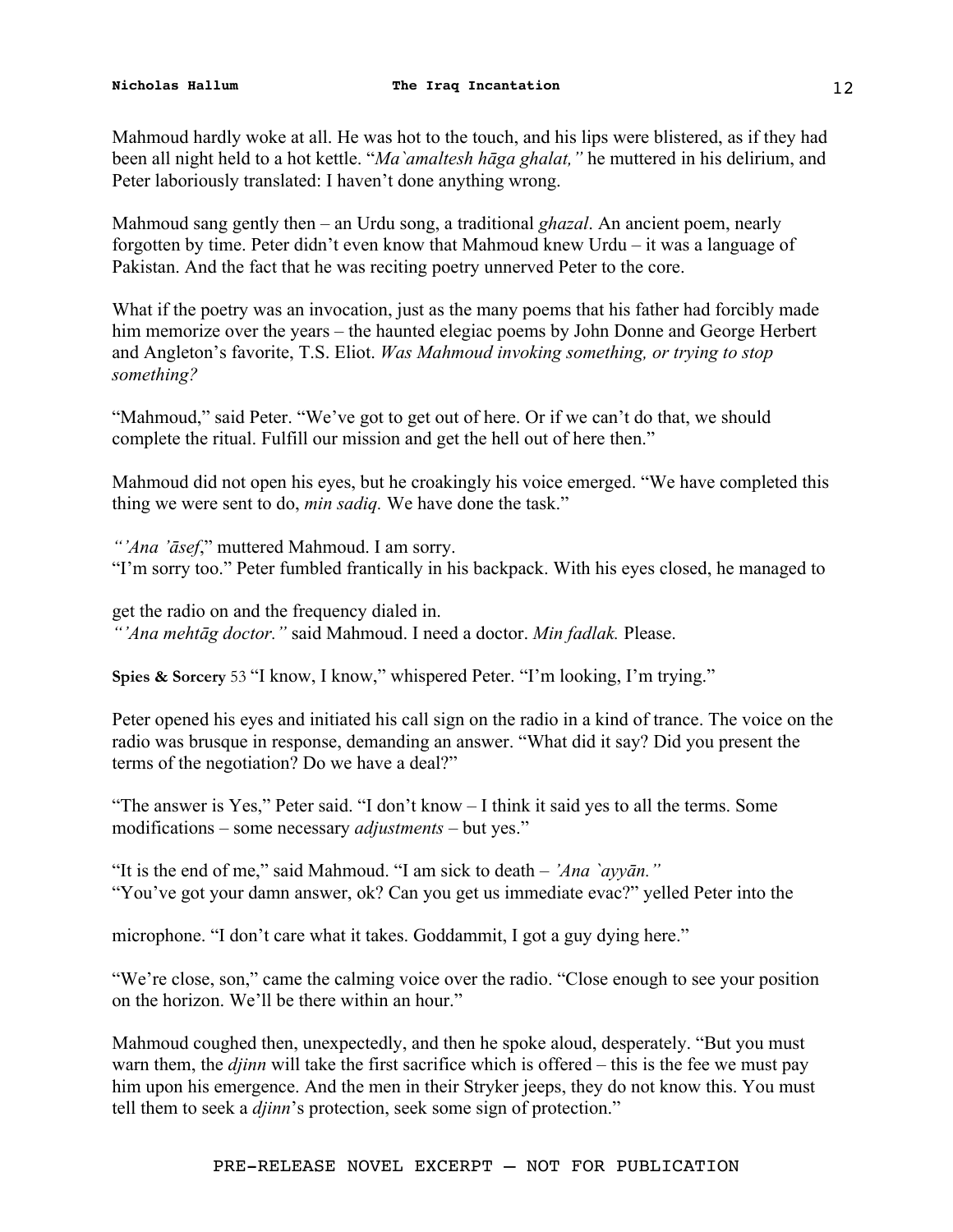Mahmoud stared at him, once last time. *'Ana 'āsef*, he said again. I am sorry. And then the radio connection was gone, the signal fading away. "*Ma`as-salāma,"* said Mahmoud, and his eyes closed. Good-bye, my friend.

Then Peter recalled the words he said when he was standing beside his small Toyota on the desert road. *There is now nothing left to you, my friend, nothing. I hope that is worth enough to save you now.* Peter gently closed the man's staring eyes. *Blessed be your name.* 

A negotiator, who had completed his final bargain. He remembered Mahmoud negotiating for his car, and he hoped that the man had been just as fierce in negotiating a settlement for his family in the event of his death on this mission. *None of us ever think we are going to die.* 

He looked down at Mahmoud's sunken cheeks and unmoving chest, where the blackened stone from the Washington monument was resting uselessly. Even that stone had not been enough to prevent Mahmoud's mind from cracking under the strain of this invocation. He remembered what Colonel Schwarkopf had told him with such confidence: *we'll arrange for an enticing offering, one that will be willingly devoured.* 

\*\*\*

The Stryker battalion arrived at the Ba'al Hadad one hour later. Mahmoud had not moved in all that time, but Peter was very much alive. He opened his eyes to see a man with the stripes of a lieutenant general bending over him, shouting at him in American desert fatigues.

**Spies & Sorcery** 54 Peter looked around, confused. He was lying on bare desert ground beside the dusty prone form

of Mahmoud El-Amin. Above them was a bright blue sky and a few faint clouds.

The sergeant wordlessly handed him a bottle of water. Peter looked around, still halfway expecting to see the bearded King. Yet he knew that they'd been living in a desert dream.

"We've got a whole damn NATO contingent here for you, boy, I hope it's worth all this." The lieutenant general pointed behind him, where European flags waved.

Peter turned his head, to see German and French troops standing far back, coming after the Americans. Then he laboriously got to his feet, feeling bone-weary in heart and body. He leaned against the jeep, and took a long drink of the proffered water. There was a tank moving ponderously through the dirt towards the stone, and a brace of rugged-looking Strykers. A quartet of Humvees in close proximity, full of healthy looking soldiers disembarking and securing the location.

He looked around at the men with their guns moving into the haphazard campsite, all around the Ba'al Hadad.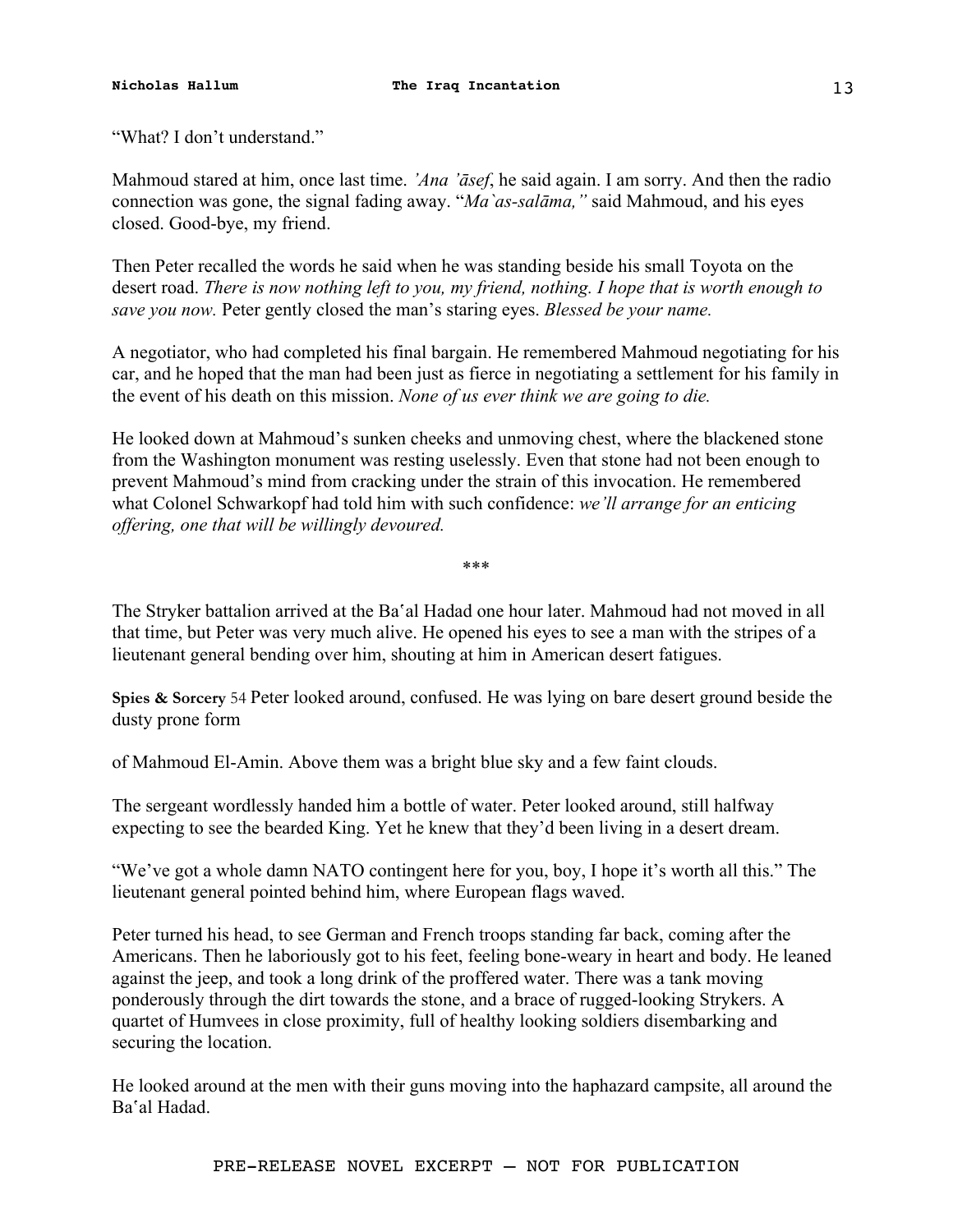"So where is this thing?" said the sergeant impatiently.

Peter gulped down another drink of water and pointed towards the great black stone shelf. "But there's danger," said Peter. "You shouldn't – "

Then it was too late.

As the carapace protecting the great spirit of Ba'al blew apart, and the stones began to fall from the sky like hail, Peter felt himself to be hallucinating, everything colliding in his head: the heat, deprivation and the undeserved death of Mahmoud all overwhelming him at once, numbing him to the sight of terror. A great whispering reverberated through him.

\*\*\*

Twenty yards ahead, the soldier standing next to the useless tank with its heavy armaments put his hands up nervously to his brow, as if to brush away a gnat. Peter saw a thin line of blood trickle out of the man's ear. By the time the soldier got his hands to his hairline, the shuddering rhythm had done something to how the man held his fingers.

Peter watched as the man took a firm grasp on his own head and jaw, and wrenched, snapping his own neck with his bare hands, and the last time that Peter saw him, the man's eyes were turned round the wrong way staring at him with a terrified knowledge as the body collapsed sideways to the desert floor.

Somewhere in the distance, the howling of jackals or desert wild dogs seemed to jerk together in a simultaneous uncertain cry. With a chill, Peter knew then that the sounds he'd been hearing in the distance were not made by jackals or dogs.

**Spies & Sorcery** 55

A susurrating, shuddering rhythm emanated out of the deep desert. It came closer to them every moment. The sound was enthralling, and made it hard to think as it pushed into them, welling up and down like an electrical current, a wave coming up out of deep, deep water.

The iron token Peter held in his coat pocket wouldn't be enough to protect him.

"Do you have a dollar bill?" Peter said urgently to the sergeant standing next to him.

"What?" the man was staring open-mouthed at the soldiers sinking slowly – some resisting – to the desert floor around them. There was no sound as they were rendered immobile – no screams or moans of agony. They simply stopped moving.

"Do you have a fucking dollar bill?" Peter screamed, and wordlessly, the sergeant reached in his wallet and handed one bill over as a line of blood seeped out of his left ear.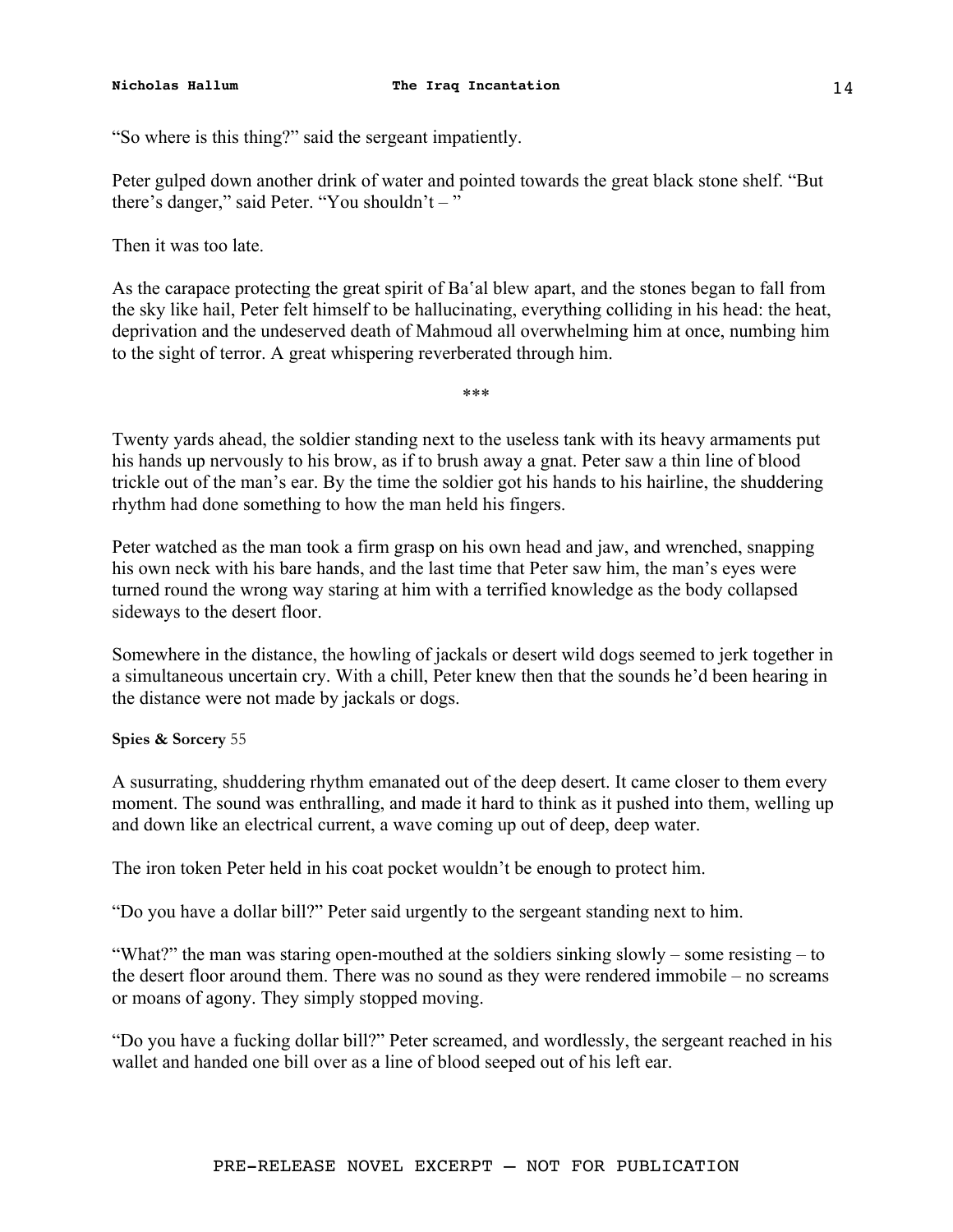The current rose around them, cycling stronger. And Peter shut his eyes and desperately massaged the shape of the pyramid on the back of the wrinkled dollar bill, feeling the swelling power of the eye that looked unceasing, and he could feel the current slow to ebb around him, a tidal flow moving subtly around a battlement.

He could feel the weak ties of this ancient symbol pulling him through that vast sea of power, slowly towing him back out of the deep waters to safer ground. But he was oh so deep in this mess, and safety was so very far away.

And without even thinking about what he'd heard, Peter knew that the explosions had come in unnatural patterns of scorched concentric circles, one overlapping the other in an endless disharmony of waxing and waning. Circles, branded into the desert forevermore.

There was a great throbbing lurch and the world fell sideways. Peter's eyes shot open in time to see the tank vibrate wildly, sinking into an uneven mirage, before it disintegrated into smaller and smaller parts that hung in the desert air for a moment before blowing outward in an angry and soundless explosion. Behind the tank, Peter could see the great stone carapace of Ba'al Hadad blowing itself to bits as well, every solid iota of it exploding outward into the desert.

The stones went up into the atmosphere; he saw an immense expanding cloud of material silhouetted against the night sky, occluding the stars.

Half the stones came back to earth with a rumbling crash, dirt and rock flying past the remaining Humvee and the prone bodies of the dead men. The stones whistled madly as they flew past him. With a sharp penetrating pain, a small sliver of errant rock sliced into his belly and upward to lodge against his rib. The grinding agony of it came a moment later. He clutched his side and cried in breathless anguish.

The escarpment of stone had vanished as each stone was propelled outward as the thing inside finally, irrevocably, moved. His wound throbbed, and Peter knew that the bait had been taken.

He moved to the side like an automaton. A solitary Humvee was still standing next to him, solid metal, unshaken. With a wondering finger, he touched the small Chinese symbol scratched into its hood by a superstitious soldier. That ancient symbol was the only reason why the vehicle was untouched, why the person inside had survived thus far. Peter saw that he was, in fact, still alive. But unmoving.

In the driver's seat sat a man frozen in terror. *Hendrick*, said a NATO name tag. The young man was shaking, eyes bloodshot and hollow with fear. Without further thought, Peter pushed the trembling Hendrick into the passenger's seat. Peter got into the driver's seat. He turned the key and shifted gears. Then he pulled the wheel to one side to avoid a body lying across the road. His hands were sticky with blood. He glanced down at the spearhead shaped wound in his side.

Peter found himself panting hard. Blood bubbled out of the wound in a slow leak with each of his breaths. The purifying light of that blast had hollowed him out – he felt himself now to be just a moving husk.